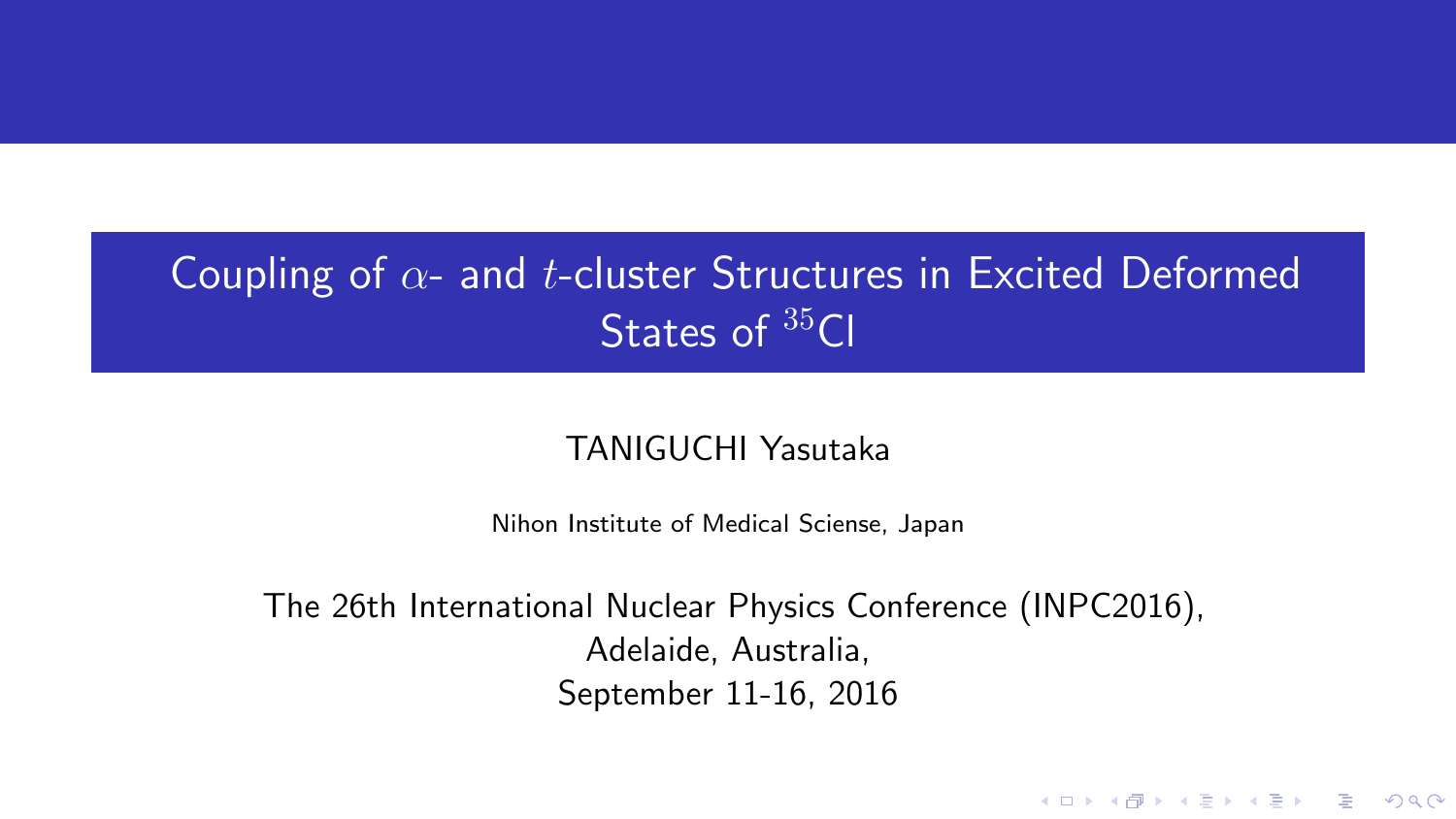# Cluster structures coupling to deformed states



neutron/proton number

- Clustering and deformation are important for nuclear structure changes.
- Cluster components couple to deformed states.

**KED KAP KED KED E LOQO**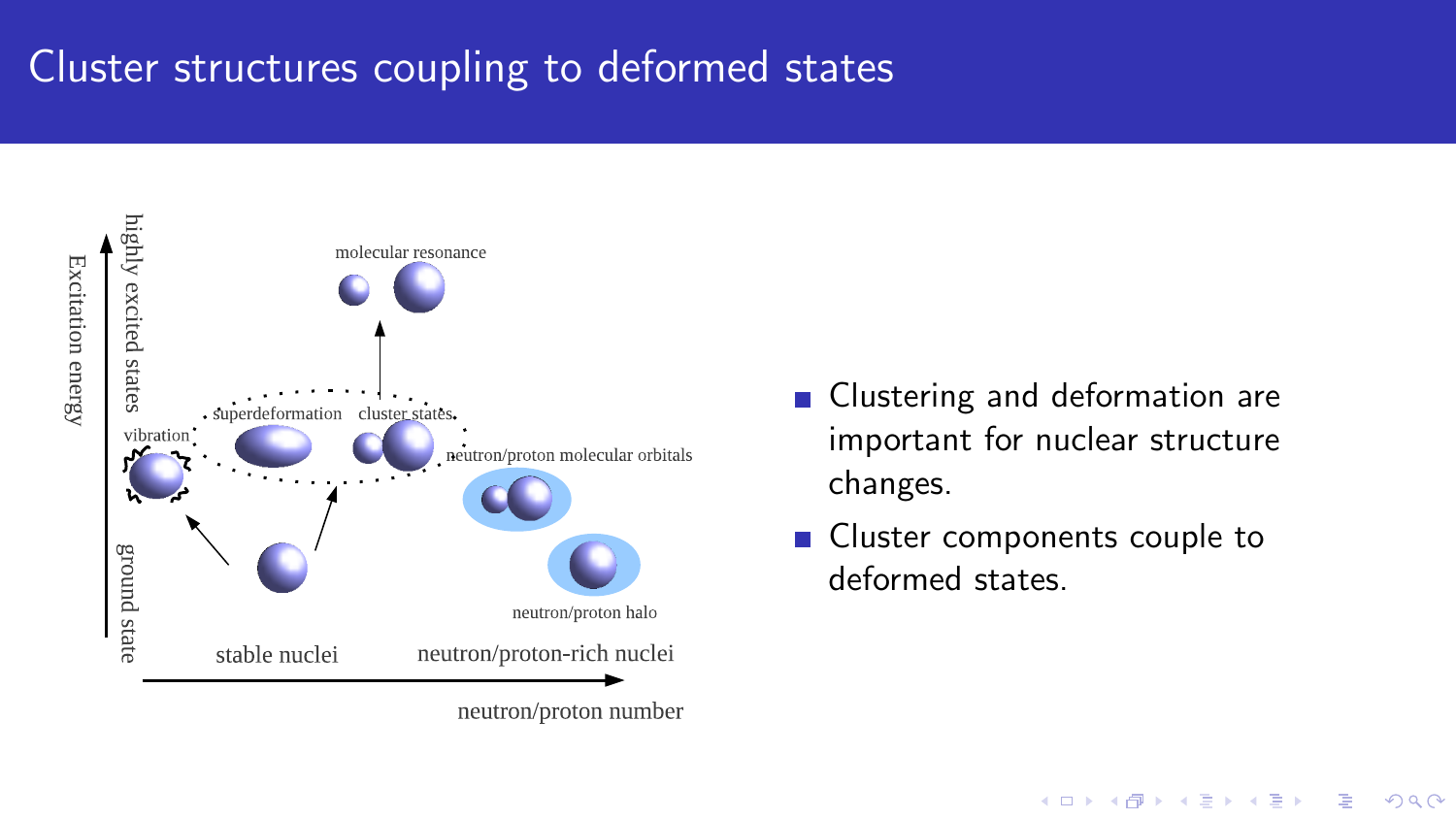### Candidates of mechanism of cluster correlations in deformed states Threshold energy rule

| <sup>8</sup> Be | 12 <sub>C</sub> | 16 <sub>O</sub> | $^{20}$ Ne       | 24 <sub>Mg</sub>               | $28$ Si                           | 32 <sub>S</sub>                                   |
|-----------------|-----------------|-----------------|------------------|--------------------------------|-----------------------------------|---------------------------------------------------|
| $\infty$        | 000<br>(7.27)   | OOOO<br>(14.44) | 00000<br>(19.17) | 000000<br>(28.48)              | CCCCCCC<br>(38.46)                | 00000000<br>(45.41)                               |
|                 | ⊚               | ලං<br>(7.16)    | ©∞<br>(1.89)     | $_{\odot}$ ∞<br>(21.21)        | (င)ထထ<br>(31.19)                  | ©∞∞<br>(38.14)                                    |
|                 |                 | ⊚               | $@>{(4,73)}$     | (14.05)<br>രയ<br>OC<br>(13.93) | (24.03)<br>രയ<br>වංග<br>(23.91)   | (30.96)<br>രായ<br><u>ටංගල</u><br>(30.86)          |
|                 |                 |                 | ⊛                | @⊘<br>(9.32)                   | Ne)OO<br>(1929)<br>OC<br>(16, 75) | Ne) 0000<br>(26.25)<br>⊙∝⊙<br>(23.70)             |
|                 |                 |                 |                  | ⊛                              | ⊛⊙<br>(9.98)                      | (NeXC) (18.97)<br>(Mg)CO (16,93)<br>@@<br>(16.54) |
|                 |                 |                 |                  |                                |                                   |                                                   |
| (MeV unit)      |                 |                 |                  |                                | ⊛                                 | S)o<br>(6.95)                                     |
|                 |                 |                 |                  |                                |                                   | ⊚                                                 |

[H. Hriuchi et al, Prog. Theor. Phys. Suppl. 52, 89 (1972)]

#### Threshold energy rule

Cluster structures develop in excited states whose excitation energies are similar to threshold energies of the cluster decay.

- It works well to  $p$ -shell nuclei.
- It does not work to heavier nuclei

**KED KAP KED KED E LOQO**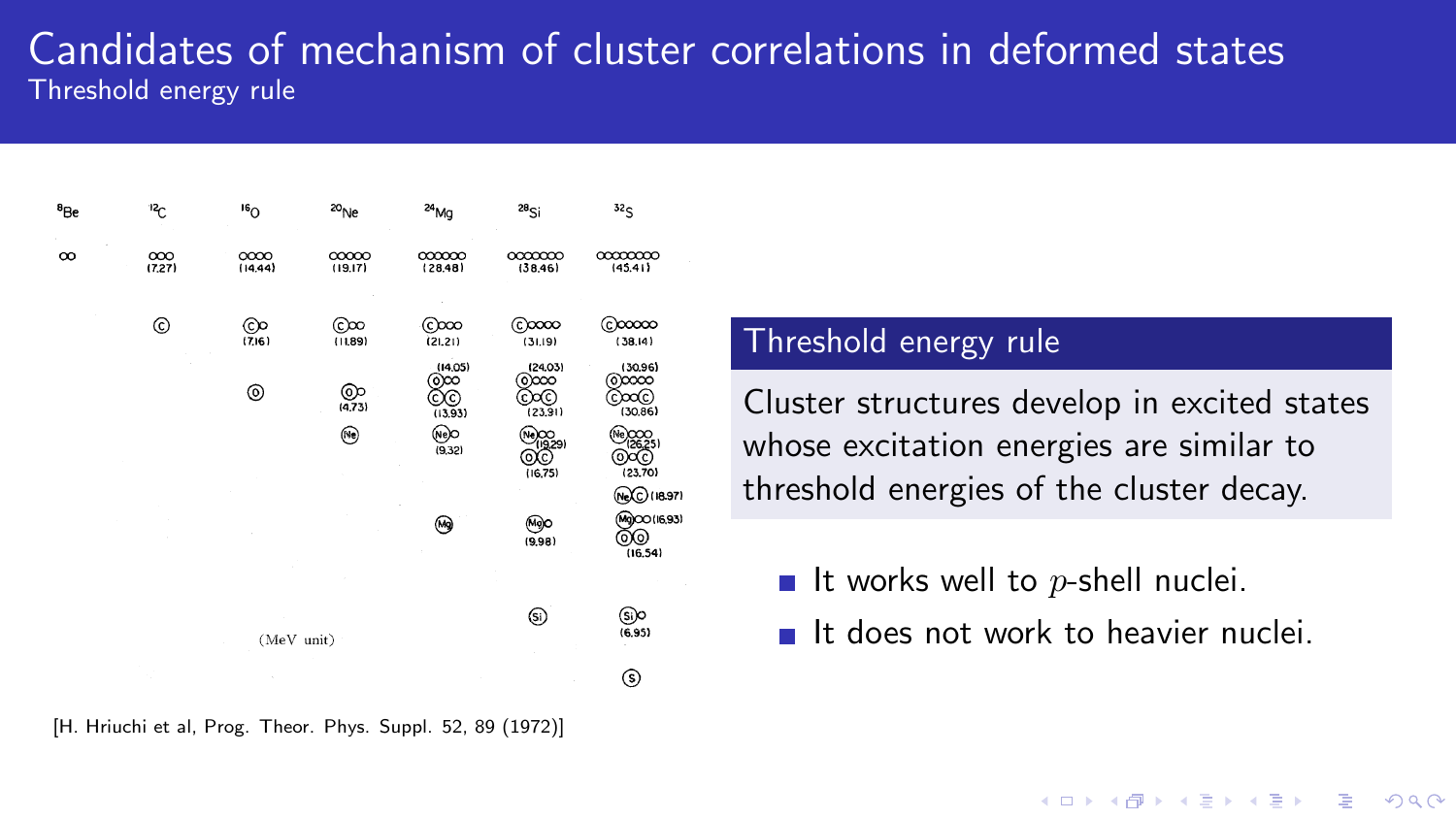### Candidates of mechanism of cluster correlations in deformed states Particle-hole configurations



## Particle-hole (ph) configurations and clustering

Nucleons excited to a higher shell correlate and form a cluster.

 $\blacksquare$  It is an open problem whether this rule works well for various nuclei such as odd nuclei.

**KORK STRAIN A BAR SHOP**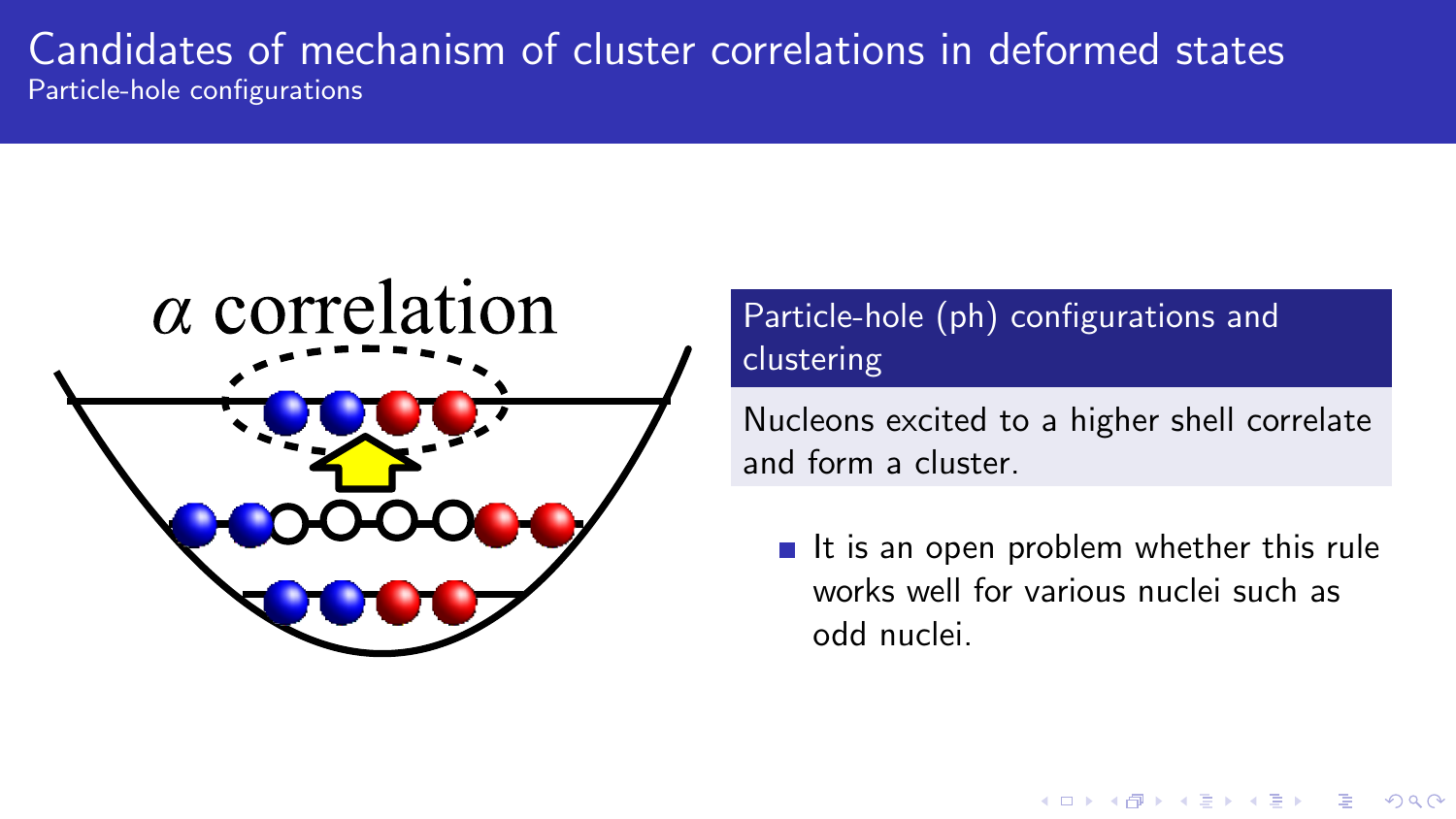# Deformed states in <sup>35</sup>Cl



[Original: A. Bisoi et al, Phys. Rev. C 88, 034303 (2013)]

- A negative-parity deformed band was observed by a *γ*-spectroscopy experiment.
- $\blacksquare$  It is predicted that this deformed states have  $\alpha$ - $^{31}$ P cluster structure.
- **There is no evidence for**  $\alpha$ **-clustering.**

#### Aims

- Structure of the negative-parity deformed band.
- $\alpha$ <sup>-31</sup>P and  $t$ <sup>-32</sup>S clustering.
- **Mechanism of coupling of cluster** structure to deformed states.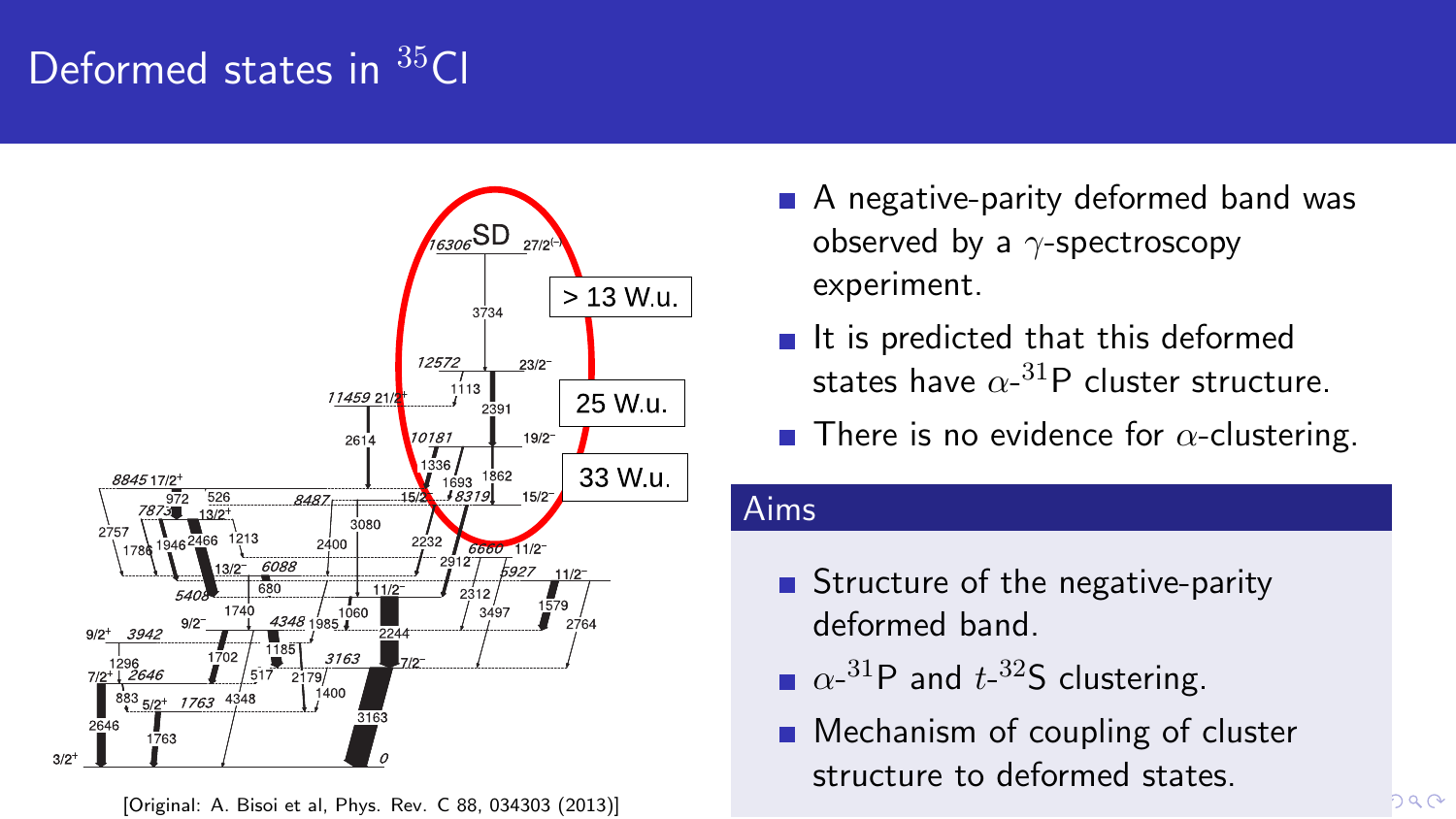## Framework

Antisymmetrized molecular dynamics and the generator coordinate method

Wave functions: deformed-basis antisymmetrized molecular dynamics (AMD)

$$
|\Phi\rangle = \hat{\mathcal{A}} |\varphi_1, \varphi_2, \cdots, \varphi_A\rangle.
$$

## $\varphi_i$ : deformed Gaussian wave packet

Energy variational calculation with a constraint potential

$$
\delta \left[ \left\langle \hat{P}^{\pi} \Phi \right| \hat{H} \left| \hat{P}^{\pi} \Phi \right\rangle + V_{\text{cnst}} \right] = 0
$$

effective interaction  $H$ <sup> $\cdot$ </sup> Gogny D1S *V*cnst: quadrupole deformation parameter *β* intercluster distance between  $\alpha$ <sup>-31</sup>P and t-<sup>32</sup>S Conjugate gradient method.

Generator coordinate method (GCM)

$$
\left|\Phi_n^{J\pi M}\right\rangle = \sum_i f_{ni} \hat{P}^J_{MK_i} \hat{P}^\pi \left|\Phi_i\right\rangle
$$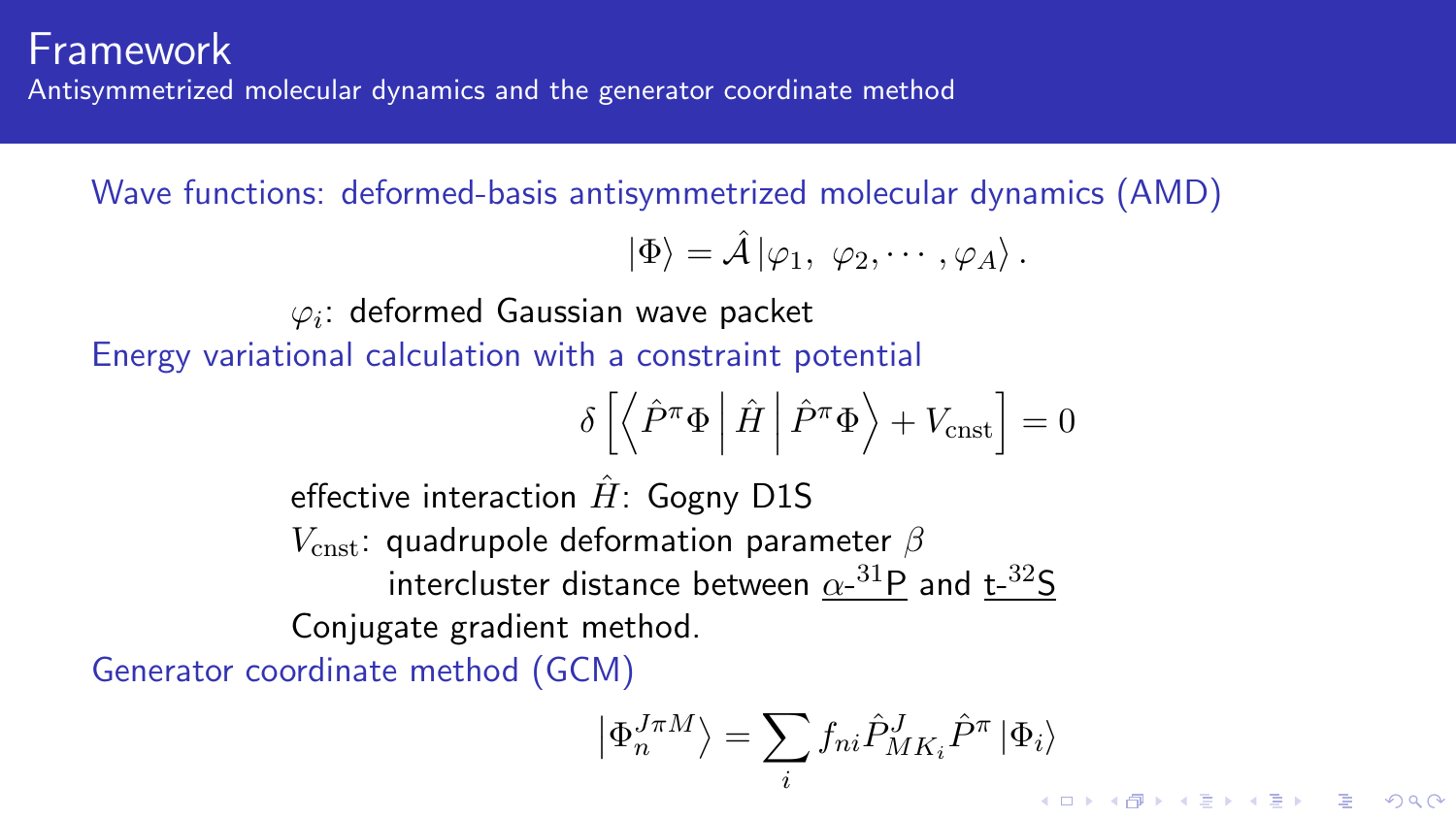## *β*-energy curves



In negative-parity states, a local minimum with  $3\hbar\omega$  excited configurations exists at  $\beta \sim 0.4$ .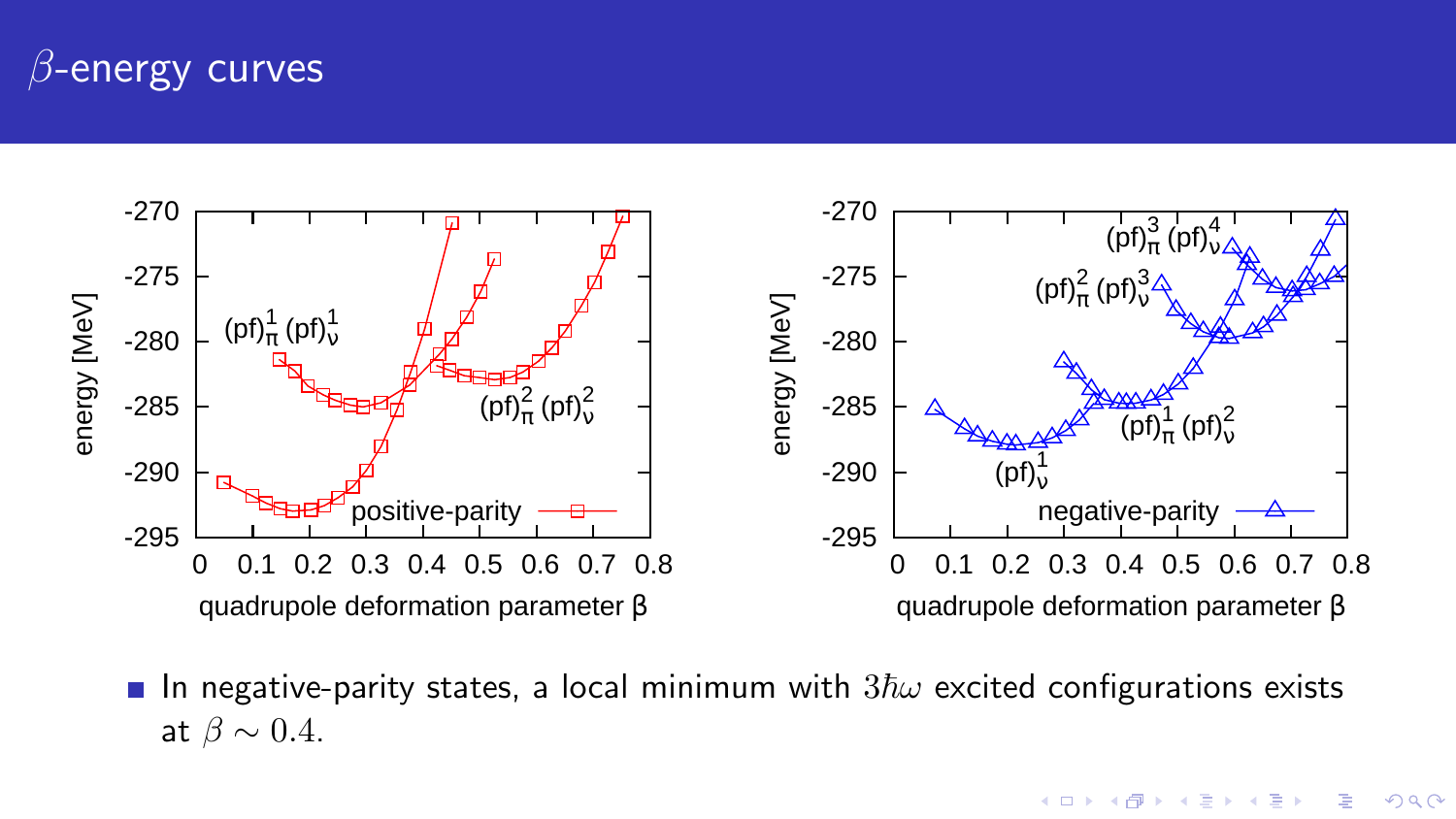# Negative-parity  $\alpha$ <sup>-31</sup>P and  $t$ <sup>-32</sup>S cluster wave functions



- In the  $L/S$  type, a smaller cluster is on the long/short axis of a larger cluster.
- Energies of L type wave functions of  $\alpha$ -<sup>31</sup>P and  $t$ -<sup>32</sup>S cluster structures are similar in small intercluster distance region.
- **E** Energy of L type wave functions with small intercluster distance is similar to that of 3ℏ*ω* configurations on the *β*-energy curve.

 $2990$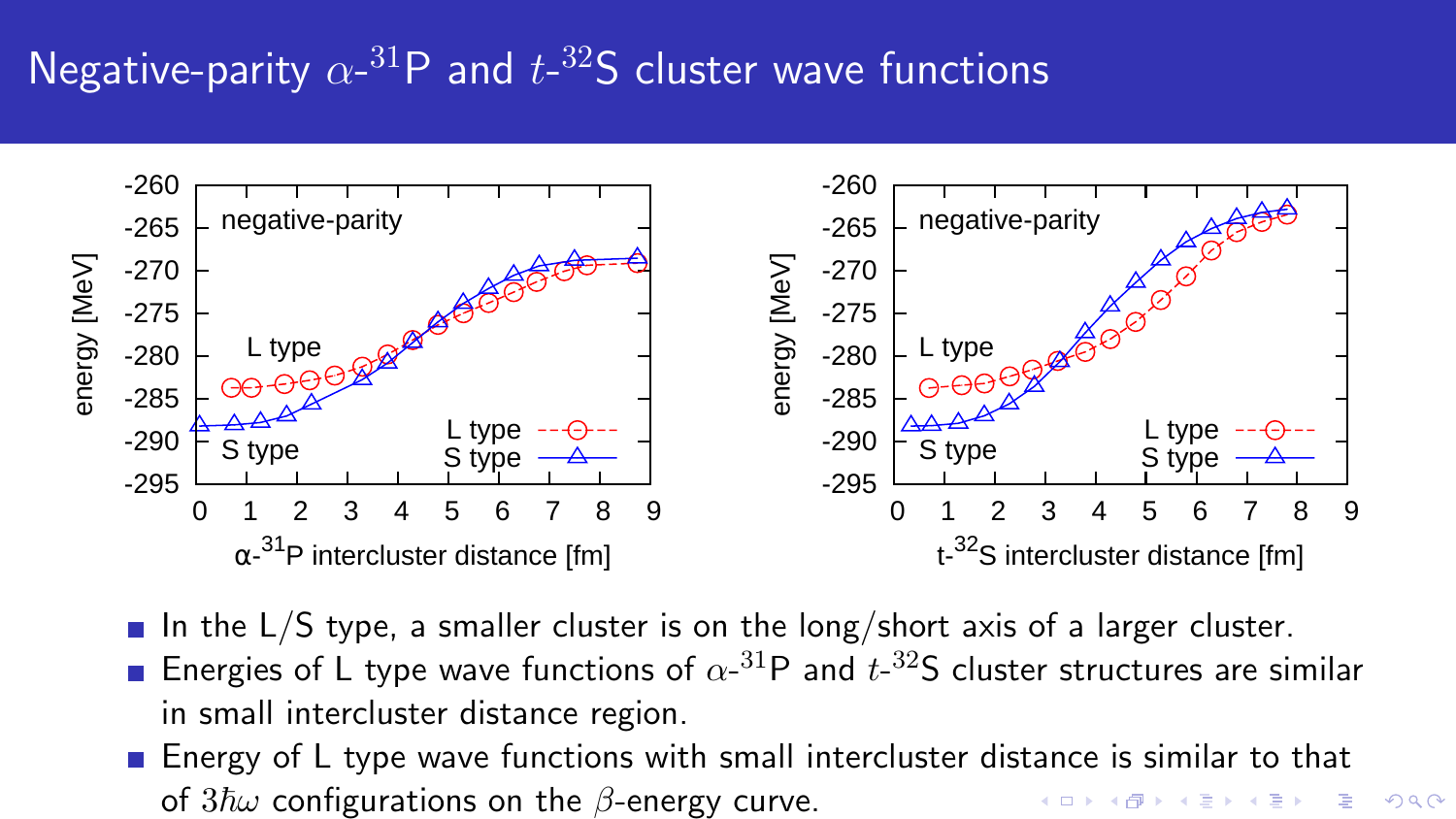# Level scheme of <sup>35</sup>Cl



- **Narious deformed bands such as a**  $K^{\pi} = \frac{1}{2}$  $\frac{1}{2}^{-}$  are obtained.
- Dominant components of the  $K^{\pi} = \frac{1}{2}$  $\frac{1}{2}^{-}$  band have  $3\hbar\omega$  excited configurations on the *β*-energy curve.
- The  $K^{\pi} = \frac{1}{2}$  $\frac{1}{2}^{-}$  deformed band corresponds to the observed deformed band.

K ロ > K @ > K 할 > K 할 > 1 할 : ⊙ Q Q^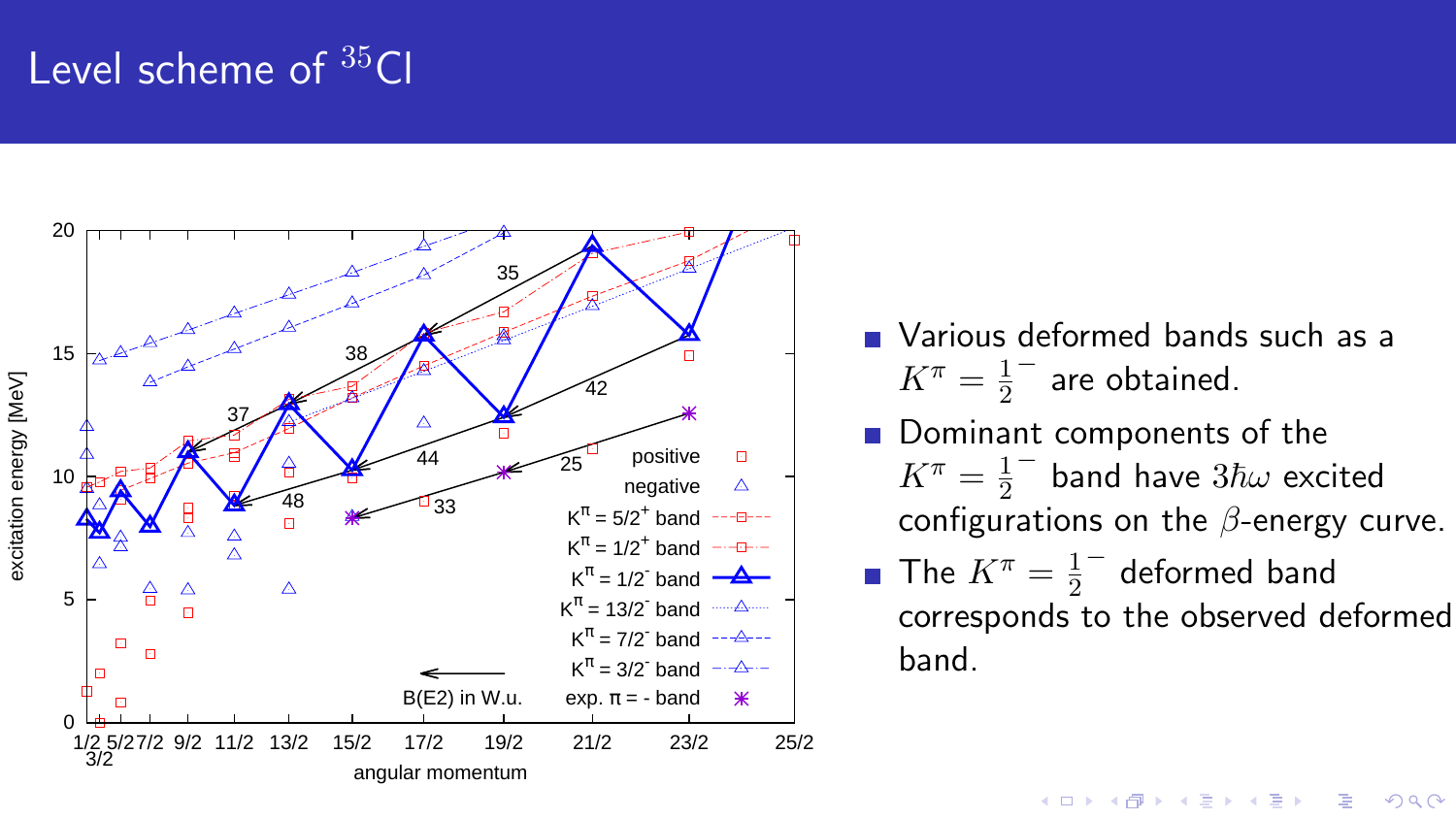$$
J^{\pi} = \frac{1}{2} \left( K^{\pi} = \frac{1}{2} \quad \text{band} \right)
$$



The  $K^{\pi} = \frac{1}{2}$  $\frac{1}{2}^{-}$  deformed states contain similar amounts of L type  $\alpha$ <sup>-31</sup>P and  $t$ <sup>-32</sup>S cluster structure components even in surface region.



Threshold energy is not important for coupling to deformed states.

> $E_{\text{th}}(\alpha) = 7$  MeV  $E_{\text{th}}(t) = 18$  MeV  $\leftrightarrow$   $\leftrightarrow$   $\Rightarrow$   $\leftrightarrow$   $\circ$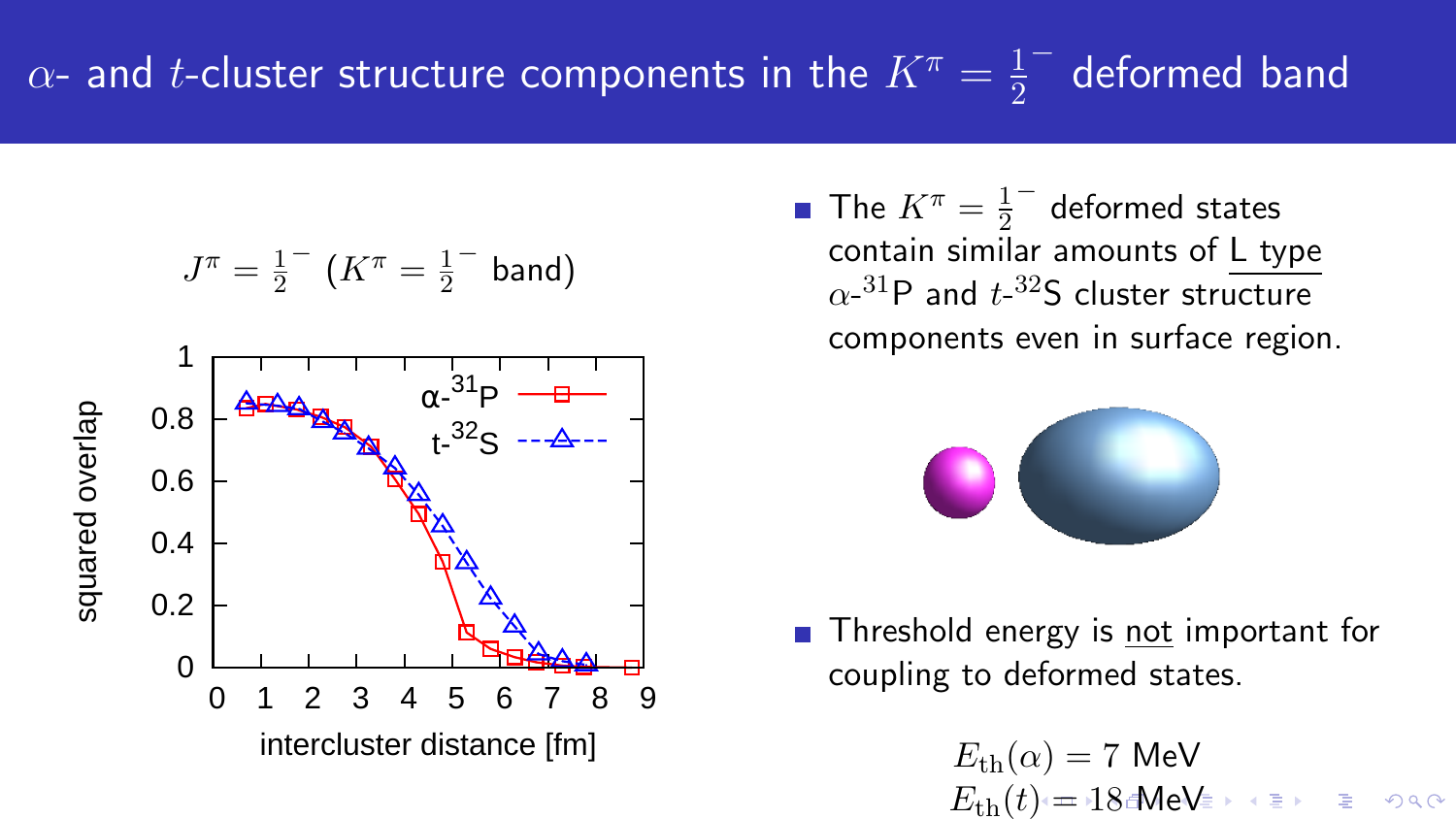# Mechanism of coupling of cluster structure to deformed states



- **L** type  $\alpha$  and *t*-cluster structure become  $3\hbar\omega$  excited configurations in small intercluster distance.
- $\blacksquare$  *sd*-shell orbits in a <sup>32</sup>S cluster are fully occupied in the direction of the long axis.
	- A <sup>31</sup>P cluster has a proton hole at a *sd*-shell orbit in the direction of the long axis.

#### Mechanism of coupling of cluster structure to deformed states

small distance Similar ph-configurations of cluster structure and deformed states. large distance Structure of cluster wave functions change gradually with increasing intercluster distance.